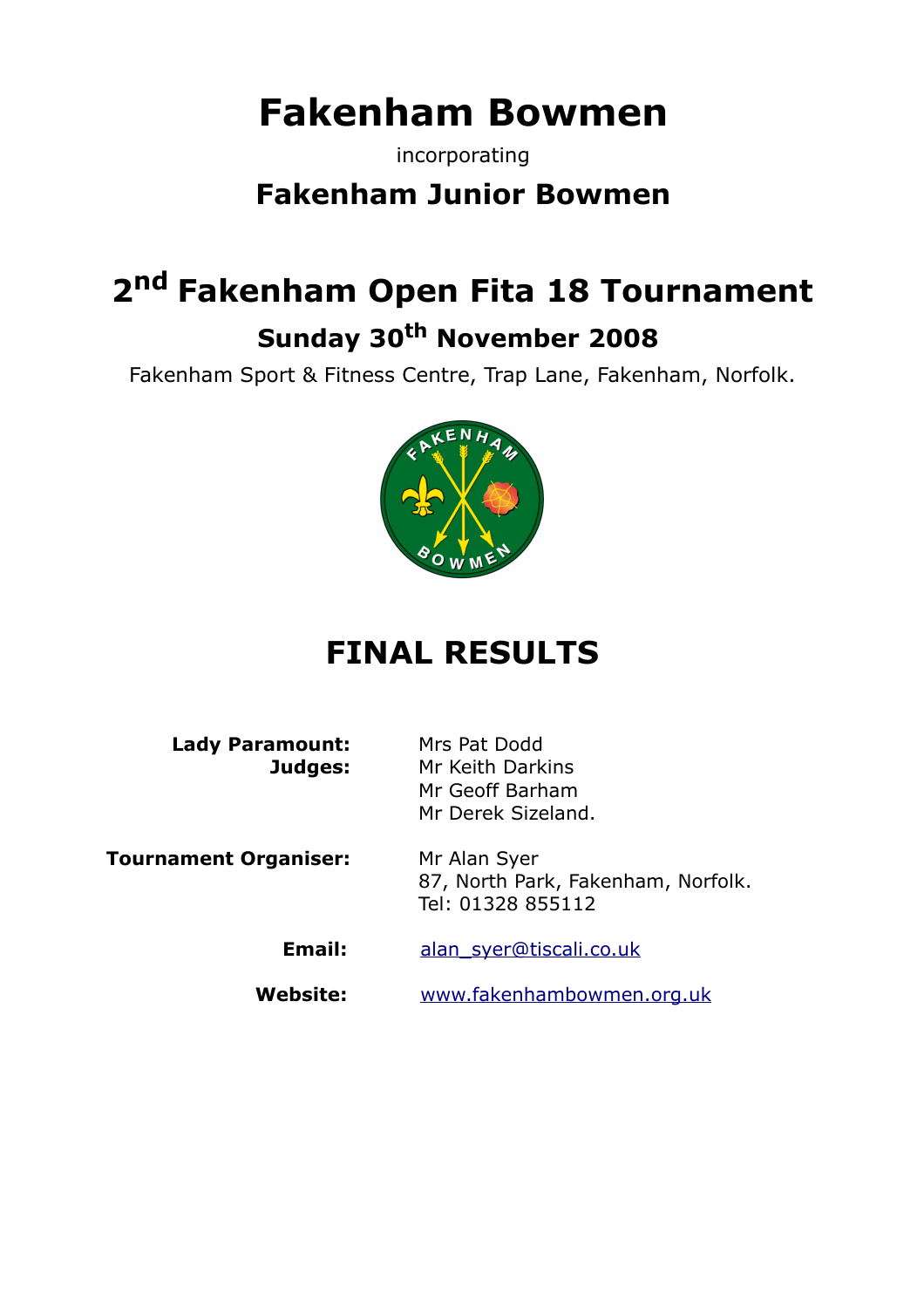### BOOKING-IN FORM **Fakenham Bowmen Indoor Fita 18**

| Venue:  | Fakenham Sport and    | Organiser:      | Alan Syer       |
|---------|-----------------------|-----------------|-----------------|
|         | <b>Fitness Centre</b> |                 | 87 North        |
|         | Trap Lane             |                 | Fakenhan        |
|         | Fakenham              |                 | Norfolk         |
|         | Norfolk               |                 | <b>NR21 9R0</b> |
|         |                       |                 | 0132885         |
| Date:   | 30th November 2008    |                 |                 |
|         |                       | Lady Paramount: |                 |
| Judges: | Keith Darkins         |                 |                 |

Geoff Barham Derek Sizeland

| akenham Sport and  | Organiser:      | Alan Syer       |
|--------------------|-----------------|-----------------|
| Fitness Centre     |                 | 87 North Park   |
| Trap Lane          |                 | Fakenham        |
| Fakenham           |                 | Norfolk         |
| Norfolk            |                 | <b>NR21 9RG</b> |
|                    |                 | 01328 855112    |
| 30th November 2008 |                 |                 |
|                    | Lady Paramount: | Mrs Pat Dodd    |



| Session NAME   |                        | <b>CLUB</b>             | Catagory | <b>Bow Style</b> | 1 Doz      | 2 Doz | 3 Doz | 4 Doz | 5 Doz | <b>Total</b> | <b>Hits</b> | <b>Golds</b>   |     |
|----------------|------------------------|-------------------------|----------|------------------|------------|-------|-------|-------|-------|--------------|-------------|----------------|-----|
|                | <b>Simon Terry</b>     | <b>Chorley Archers</b>  | Gents    | Recurve          | 117        | 119   | 110   | 115   | 114   | 575          | 60          | 39             | 1st |
| $\mathbf{1}$   | Tom Barber (JG)        | Thorpe Hamlet           | Gents    | Recurve          | 112        | 113   | 116   | 116   | 113   | 570          | 60          | 33             | 2nc |
| 2              | <b>Robert Prout</b>    | <b>Botolphs Bowmen</b>  | Gents    | Recurve          | 106        | 114   | 113   | 115   | 113   | 561          | 60          | 32             | 3rd |
| $\overline{2}$ | Matt Webb              | Mayflower               | Gents    | Recurve          | 113        | 111   | 106   | 109   | 111   | 550          | 60          | 25             |     |
| $\mathbf{1}$   | <b>Richard Wilkins</b> | <b>Deben Archers</b>    | Gents    | Recurve          | 104        | 110   | 108   | 116   | 108   | 546          | 60          | 20             |     |
| $\mathbf{1}$   | Steven Burbidge        | Fakenham Bowmen         | Gents    | Recurve          | 109        | 105   | 109   | 112   | 109   | 544          | 60          | 24             |     |
| 3              | Kenny Allen            | Taverham Archers        | Gents    | Recurve          | 111        | 106   | 107   | 107   | 111   | 542          | 60          | 20             |     |
| 2              | Jamie Fisher (JG)      | Fakenham Bowmen         | Gents    | Recurve          | 107        | 102   | 104   | 112   | 107   | 532          | 60          | 17             |     |
| 3              | David Turner           | Raydon Hall A/C         | Gents    | Recurve          | 102        | 103   | 107   | 106   | 112   | 530          | 59          | 22             |     |
| 3              | Alan Munson            | <b>Blue Arrows</b>      | Gents    | Recurve          | 112        | 104   | 106   | 103   | 103   | 528          | 60          | 16             |     |
| $\mathbf{1}$   | John Bruce             | Kings Lynn Bowmen       | Gents    | Recurve          | 101        | 106   | 109   | 106   | 104   | 526          | 60          | 13             |     |
| 3              | John Watts             | <b>Taverham Archers</b> | Gents    | Recurve          | 110        | 101   | 104   | 108   | 101   | 524          | 60          | 17             |     |
| $\mathbf{1}$   | Mike Bartram           | Thorpe Hamlet           | Gents    | Recurve          | 107        | 101   | 99    | 109   | 107   | 523          | 60          | 16             |     |
| $\mathbf{1}$   | <b>Geoff Kerss</b>     | Taverham Archers        | Gents    | Recurve          | 97         | 96    | 111   | 109   | 102   | 515          | 60          | 16             |     |
| $\mathbf{1}$   | Ian Burbidge           | Fakenham Bowmen         | Gents    | Recurve          | 108        | 109   | 113   | 99    | 82    | 511          | 58          | 17             |     |
| $\mathbf{1}$   | <b>Mark Stratton</b>   | Fakenham Bowmen         | Gents    | Recurve          | 99         | 100   | 104   | 97    | 96    | 496          | 59          | 11             |     |
| $\mathbf{1}$   | <b>Trevor Pluck</b>    | <b>Wherry Archers</b>   | Gents    | Recurve          | 96         | 107   | 91    | 99    | 99    | 492          | 57          | 13             |     |
| $\mathbf{1}$   | <b>Barry Batten</b>    | Euston Park Bowmen      | Gents    | Recurve          | 103        | 99    | 103   | 90    | 88    | 483          | 57          | 8              |     |
| 2              | John Fisher            | Silverspoon Bowmen      | Gents    | Recurve          | 100        | 91    | 81    | 83    | 61    | 416          | 49          | $\overline{7}$ |     |
| $\mathbf{1}$   | Alex Laver             | Fakenham Bowmen         | Gents    | Recurve          | 77         | 72    | 75    | 84    | 82    | 390          | 49          | 8              |     |
| 2              | <b>Richard Beane</b>   | <b>GNAS</b>             | Gents    | Recurve          | 48         | 66    | 78    | 96    | 97    | 385          | 49          | 6              |     |
| 2              | David Sicklemore       | Taverham Archers        | Gents    | Recurve          | 72         | 79    | 85    | 86    | 54    | 376          | 49          | $\overline{Q}$ |     |
| 3              | Andy Hood              | <b>Wherry Archers</b>   | Gents    | Recurve          | <b>DNS</b> |       |       |       |       | $\Omega$     |             |                |     |
| 3              | Phil Wyeth             | <b>Blue Arrows</b>      | Gents    | Recurve          | <b>DNS</b> |       |       |       |       | $\Omega$     |             |                |     |
| 2(2)           | Simon Terry            | <b>Chorley Archers</b>  | Gents    | Recurve          | 117        | 116   | 114   | 115   | 117   | 579          | 60          | 42             |     |
| 2(2)           | Tom Barber (JG)        | Thorpe Hamlet           | Gents    | Recurve          | 105        | 114   | 104   | 115   | 114   | 552          | 58          | 34             |     |
| 2(2)           | <b>Richard Wilkins</b> | Deben Archers           | Gents    | Recurve          | 109        | 105   | 113   | 111   | 112   | 550          | 60          | 25             |     |
| 2(2)           | <b>Trevor Pluck</b>    | <b>Wherry Archers</b>   | Gents    | Recurve          | <b>DNS</b> |       |       |       |       | $\Omega$     |             |                |     |
| 3(2)           | Matt Webb              | Mayflower               | Gents    | Recurve          | 107        | 107   | 110   | 113   | 113   | 550          | 60          | 21             |     |
| 3(2)           | Jamie Fisher (JG)      | Fakenham Bowmen         | Gents    | Recurve          | 108        | 108   | 111   | 112   | 107   | 546          | 60          | 22             |     |
| 3(2)           | John Fisher            | Silverspoon Bowmen      | Gents    | Recurve          | 71         | 65    | 101   | 74    | 104   | 415          | 50          | 9              |     |
| 3(3)           | <b>Richard Wilkins</b> | Deben Archers           | Gents    | Recurve          | 115        | 112   | 114   | 114   | 117   | 572          | 60          | 35             |     |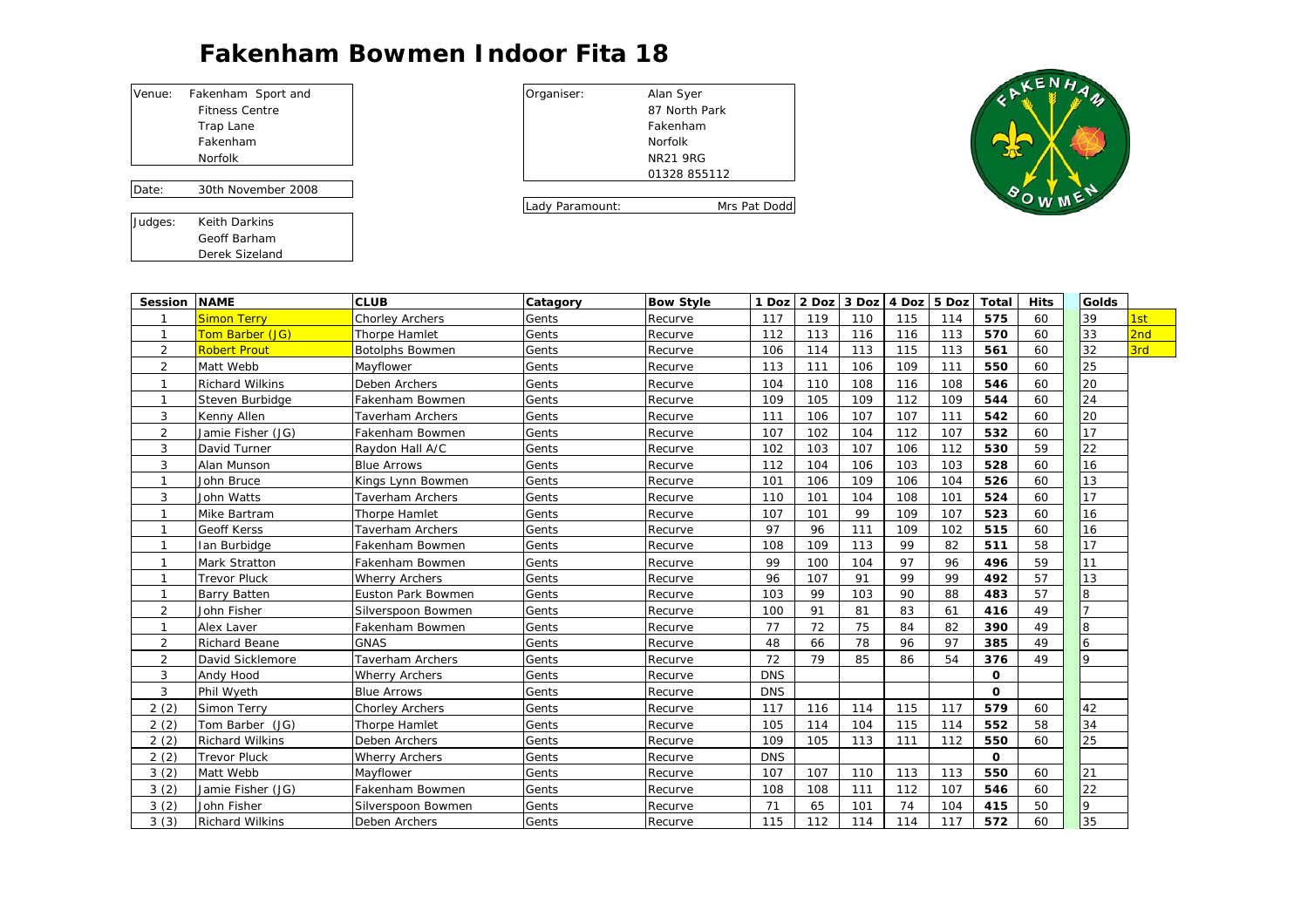| <b>Session NAME</b> |                           | <b>CLUB</b>               | Catagory | <b>Bow Style</b> | 1 Doz      | 2 Doz | 3 Doz          | 4 Doz | 5 Doz      | Total       | <b>Hits</b> | <b>Golds</b>    |     |
|---------------------|---------------------------|---------------------------|----------|------------------|------------|-------|----------------|-------|------------|-------------|-------------|-----------------|-----|
| -1                  | Chris White               | Rugby A/C                 | Gents    | Compound         | 118        | 119   | 120            | 120   | 117        | 594         | 60          | 54              | 1st |
| $\mathbf{1}$        | Liam Grimwood             | Blackthorn                | Gents    | Compound         | 119        | 118   | 117            | 119   | 116        | 589         | 60          | 49              | 2nd |
| 3                   | Andrew Jackson            | Fakenham Bowmen           | Gents    | Compound         | 115        | 117   | 115            | 112   | 115        | 574         | 60          | 33              | 3rd |
| $\overline{2}$      | Kieran Carr               | Clickers Archers          | Gents    | Compound         | 112        | 115   | 116            | 114   | 110        | 567         | 60          | 29              |     |
| 3                   | Chris Nattriss            | Fakenham Bowmen           | Gents    | Compound         | 110        | 113   | 115            | 115   | 111        | 564         | 60          | 26              |     |
| $\mathbf{1}$        | <b>Michael Saunders</b>   | Botohphs Bowmen           | Gents    | Compound         | 111        | 108   | 112            | 113   | 110        | 554         | 60          | 18              |     |
| $\overline{2}$      | James King                | Colchester & District A/C | Gents    | Compound         | 113        | 111   | 110            | 109   | 110        | 553         | 60          | 18              |     |
| $\mathbf{1}$        | Nick Sims                 | Clophill A/C              | Gents    | Compound         | 109        | 110   | 110            | 110   | 106        | 545         | 60          | 12              |     |
| $\mathbf{1}$        | Richard Ferguson          | Euston Park Bowmen        | Gents    | Compound         | 104        | 110   | 106            | 110   | 108        | 538         | 60          | 14              |     |
| $\overline{2}$      | <b>Roy Sadler</b>         | Taverham Archers          | Gents    | Compound         | 104        | 111   | 102            | 107   | 108        | 532         | 60          | 9               |     |
| $\overline{2}$      | Paul Lewis                | Kings Lynn Bowmen         | Gents    | Compound         | 107        | 103   | 103            | 103   | 108        | 524         | 60          | 6               |     |
| 2                   | James Lloyd               | Silverspoon Bowmen        | Gents    | Compound         | 105        | 103   | 103            | 97    | 107        | 515         | 59          | 10              |     |
| $\overline{2}$      | Trevor Eggleton           | <b>Taverham Archers</b>   | Gents    | Compound         | 99         | 92    | 106            | 108   | 97         | 502         | 59          | 6               |     |
| $\mathbf{1}$        | Jonas Serna               | Euston Park Bowmen        | Gents    | Compound         | 102        | 97    | 110            | 100   | 92         | 501         | 56          | 16              |     |
| $\mathbf{1}$        | Sean Fox                  | Ely Archers               | Gents    | Compound         | <b>DNS</b> |       |                |       |            | 0           |             |                 |     |
| $\mathbf{1}$        | Duncan Busby              | Blackthorn                | Gents    | Compound         | <b>DNS</b> |       |                |       |            | O           |             |                 |     |
| 2(2)                | Liam Grimwood             | Blackthorn                | Gents    | Compound         | 118        | 116   | 117            | 120   | 118        | 589         | 60          | 49              |     |
| 2(2)                | Jonas Serna               | Euston Park Bowmen        | Gents    | Compound         | 113        | 97    | 100            | 102   | 109        | 521         | 58          | 15              |     |
| 2(2)                | John Bruce                | Kings Lynn Bowmen         | Gents    | Compound         | 89         | 101   | 100            | 103   | 84         | 477         | 57          | 2               |     |
| 2(2)                | Chris White               | Rugby A/C                 | Gents    | Compound         | 116        | 116   | <b>RETIRED</b> |       |            | 232         | 24          | 16              |     |
| 2(2)                | Michael Saunders          | Botohphs Bowmen           | Gents    | Compound         | 112        | 82    | RETIRED        |       |            | 194         | 21          | 6               |     |
| 3(2)                | Kieran Carr               | Clickers Archers          | Gents    | Compound         | 116        | 113   | 111            | 111   | 114        | 565         | 60          | 25              |     |
| 3(2)                | Paul Lewis                | Kings Lynn Bowmen         | Gents    | Compound         | 106        | 104   | 109            | 108   | 105        | 532         | 60          | 12              |     |
| 3(2)                | James Lloyd               | Silverspoon Bowmen        | Gents    | Compound         | 102        | 108   | 102            | 105   | 106        | 523         | 60          | 6               |     |
| 3(2)                | Duncan Busby              | Blackthorn                | Gents    | Compound         | <b>DNS</b> |       |                |       |            | 0           |             |                 |     |
| 3(3)                | Liam Grimwood             | Blackthorn                | Gents    | Compound         | 118        | 118   | 118            | 116   | 117        | 587         | 60          | 47              |     |
| 3(3)                | Chris White               | Rugby A/C                 | Gents    | Compound         | 119        | 118   | 119            | 113   | <b>RET</b> | 469         | 51          | 37              |     |
|                     |                           |                           |          |                  |            |       |                |       |            |             |             |                 |     |
| 2                   | <mark>Mike Bartram</mark> | Thorpe Hamlet             | Gent     | Barebow          | 101        | 90    | 104            | 96    | 102        | 493         | 60          | 11              | 1st |
| $\mathbf{1}$        | David Rose                | Thorpe Hamlet             | Gent     | Barebow          | 94         | 90    | 95             | 90    | 98         | 467         | 60          | 10              | 2nd |
| $\mathbf{1}$        | Shane Howling             | Fakenham Bowmen           | Gent     | Barebow          | <b>DNS</b> |       |                |       |            | 0           |             |                 |     |
| 2(2)                | David Rose                | Thorpe Hamlet             | Gent     | Barebow          | 80         | 100   | 92             | 88    | 78         | 438         | 60          | $\overline{7}$  |     |
|                     |                           |                           |          |                  |            |       |                |       |            |             |             |                 |     |
| 3                   | es Weinhert               | Taverham Archers          | Gents    | Longbow          | 40         | 44    | 62             | 73    | 57         | 276         | 54          | $\overline{2}$  | 1st |
| 3(3)                | John Bruce                | Kings Lynn Bowmen         | Gents    | _ongbow          | 57         | 61    | 51             | 47    | 48         | 264         | 51          | 3               |     |
| 3                   | Charles Levien            | Fakenham Bowmen           | Gents    |                  | <b>DNS</b> |       |                |       |            | 0           |             |                 |     |
|                     |                           |                           | Gents    | Longbow          |            |       |                |       |            | O           |             |                 |     |
|                     |                           |                           |          | Longbow          |            |       |                |       |            |             |             |                 |     |
| 2                   | Caroline Owen             |                           |          |                  |            |       |                |       |            |             | 59          | 15              |     |
|                     |                           | Petersfield Bowmen        | Lady     | Recurve          | 95         | 110   | 104            | 105   | 110        | 524         |             |                 | 1st |
| $\mathbf{1}$<br>3   | E <mark>mma Parker</mark> | Chorley Archers           | _ady     | Recurve          | 106        | 105   | 100            | 103   | 95         | 509         | 60          | 12              | 2nd |
|                     | <u> Fracey Sherman</u>    | Raydon Hall A/C           | Lady     | Recurve          | 95         | 100   | 92             | 99    | 95         | 481         | 58          | 8               | 3rd |
| 2                   | Lynn Fisher               | Silverspoon Bowmen        | Lady     | Recurve          | 89         | 85    | 86             | 85    | 93         | 438         | 53          | $\vert 6 \vert$ |     |
| $\mathbf{1}$        | Kirsty Robb               | Fakenham Bowmen           | Lady     | Recurve          | 72         | 92    | 78             | 89    | 97         | 428         | 57          | 5               |     |
| $\overline{2}$      | Maggie Prout              | Botolphs Bowmen           | Lady     | Recurve          | 66         | 58    | 97             | 65    | 75         | 361         | 45          | 9               |     |
| $\overline{2}$      | Rita Eggleton             | Taverham Archers          | Lady     | Recurve          | 33         | 17    | 35             | 29    | 32         | 146         | 20          |                 |     |
| $\overline{2}$      | Gillian Harris            | Taverham Archers          | Lady     | Recurve          | <b>DNS</b> |       |                |       |            | $\mathbf 0$ |             |                 |     |
| $\overline{2}$      | Sharon Partridge          | Taverham Archers          | Lady     | Recurve          | <b>DNS</b> |       |                |       |            | 0           |             |                 |     |
| 3                   | Angela Frangleton         | Ely Archers               | Lady     | Recurve          | <b>DNS</b> |       |                |       |            | $\mathbf 0$ |             |                 |     |
| 2(2)                | Emma Parker               | Chorley Archers           | Lady     | Recurve          | 110        | 104   | 105            | 107   | 106        | 532         | 60          | 17              |     |
| 3(2)                | Lynn Fisher               | Silverspoon Bowmen        | Lady     | Recurve          | 103        | 86    | 98             | 100   | 111        | 498         | 58          | 15              |     |
| 3(2)                | Caroline Owen             | Petersfield Bowmen        | Lady     | Recurve          | 100        | 110   | 87             | 108   | 107        | 512         | 57          | 20              |     |
|                     |                           |                           | Lady     | Recurve          |            |       |                |       |            | 0           |             |                 |     |
|                     |                           |                           |          |                  |            |       |                |       |            |             |             |                 |     |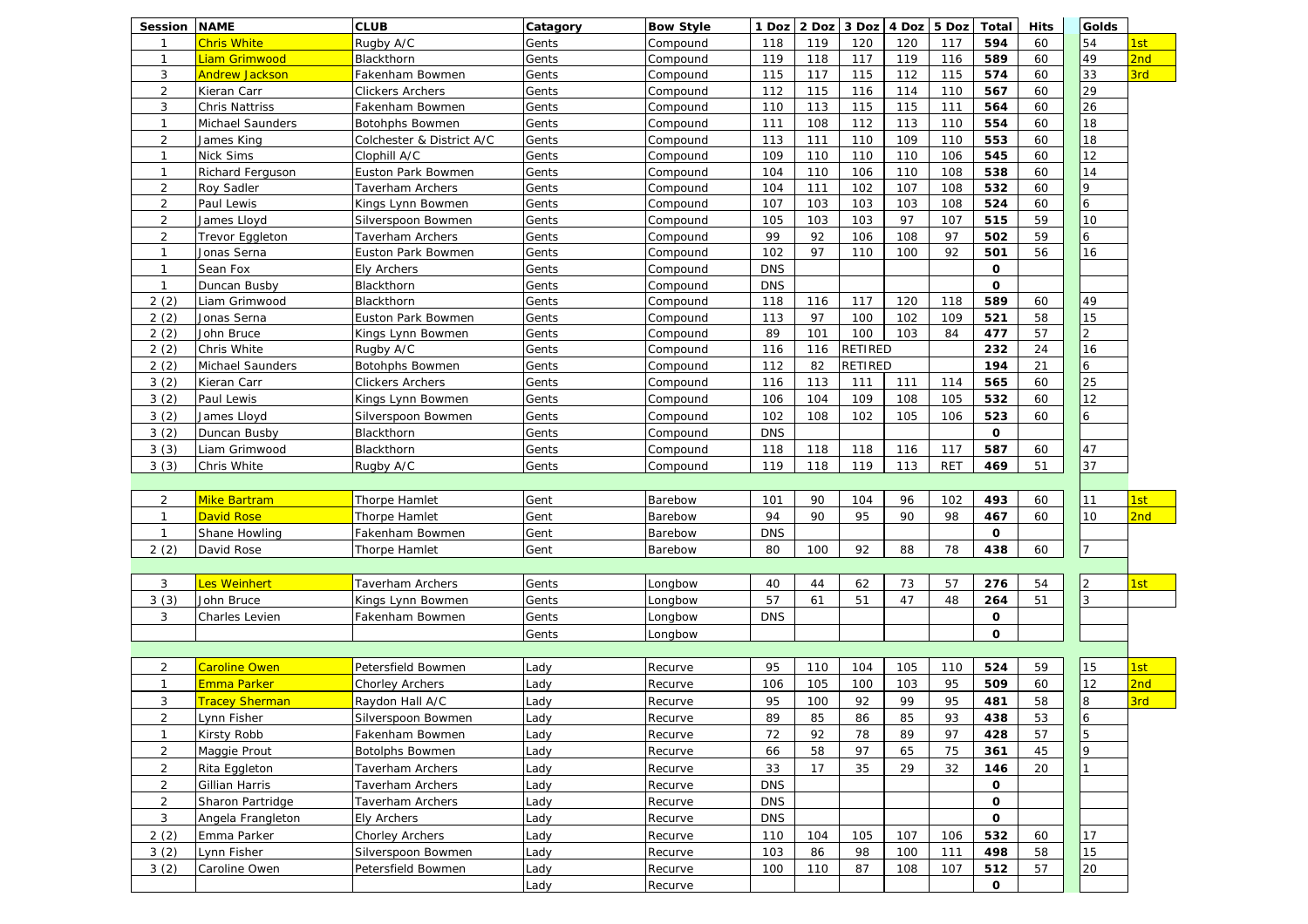| Session                   | <b>NAME</b>                 | <b>CLUB</b>                  | Catagory      | <b>Bow Style</b> | 1 Doz      | 2 Doz | 3 Doz | 4 Doz 5 Doz |     | <b>Total</b> | <b>Hits</b> | Golds          |                        |
|---------------------------|-----------------------------|------------------------------|---------------|------------------|------------|-------|-------|-------------|-----|--------------|-------------|----------------|------------------------|
| 2                         | Anna King                   | Colchester & District A/C    | Lady          | Compound         | 109        | 98    | 112   | 113         | 114 | 546          | 59          | 20             | 1st                    |
| $\overline{2}$            | Barbara Hughes              | Silverspoon Bowmen           | Lady          | Compound         | 79         | 88    | 52    | 79          | 46  | 344          | 47          |                | 2nd                    |
| 3(2)                      | Anna King                   | Colchester & District A/C    | Lady          | Compound         | <b>DNS</b> |       |       |             |     | O            |             |                |                        |
| 3(2)                      | Barbara Hughes              | Silverspoon Bowmen           | Lady          | Compound         | 90         | 89    | 83    | 80          | 68  | 410          | 51          | $\mathcal{P}$  |                        |
|                           |                             |                              | Lady          | Compound         |            |       |       |             |     | $\mathbf{o}$ |             |                |                        |
|                           |                             |                              |               |                  |            |       |       |             |     |              |             |                |                        |
| 3                         | <u>Janice Syer</u>          | Fakenham Bowmen              | Lady          | Longbow          | 31         | 40    | 18    | 33          | 20  | 142          | 31          |                | 1st                    |
|                           |                             |                              | Lady          | Longbow          |            |       |       |             |     | $\mathbf{o}$ |             |                |                        |
|                           |                             |                              |               |                  |            |       |       |             |     |              |             |                |                        |
| 3                         | David Sherman               | Raydon Hall A/C              | Jnr Gent U18  | Recurve          | 100        | 101   | 103   | 100         | 80  | 484          | 58          | 10             | 1st                    |
|                           |                             |                              | Jnr Gent U18  | Recurve          |            |       |       |             |     | O            |             |                |                        |
|                           |                             |                              |               |                  |            |       |       |             |     |              |             |                |                        |
| $\overline{2}$            | James Newman                | Thorpe Hamlet Jnr            | Jnr Gent U18  | Compound         | 106        | 107   | 104   | 106         | 104 | 527          | 60          |                | Ist                    |
| $\mathbf{1}$              | <b>Toby Syer</b>            | Fakenham Jnr Bowmen          | Jnr Gent U18  | Compound         | 83         | 94    | 103   | 102         | 107 | 489          | 57          | 4              | 2nd                    |
| 3(2)                      |                             |                              |               |                  |            |       |       |             |     |              |             |                |                        |
|                           | James Newman                | Thorpe Hamlet Jnr            | Jnr Gent U18  | Compound         | 108        | 104   | 102   | 105         | 108 | 527          | 60          | $\overline{6}$ |                        |
| $\mathbf{1}$              | Stephen West                |                              |               |                  | 97         | 95    | 93    |             | 97  | 485          | 58          | 11             |                        |
|                           |                             | Thorpe Hamlet jun            | Jnr Gent U16  | Recurve          |            |       |       | 103         |     |              |             | 3              | 1st<br>2 <sub>nd</sub> |
| $\ensuremath{\mathsf{3}}$ | Andrew Sherman              | Raydon Hall A/C              | Jnr Gent U16  | Recurve          | 74         | 82    | 80    | 89          | 83  | 408          | 51          |                |                        |
| 3(2)                      | Stephen West                | Thorpe Hamlet jun            | Jnr Gent U16  | Recurve          | 101        | 101   | 102   | 100         | 103 | 507          | 59          | 13             |                        |
|                           |                             |                              | Jnr Gent U16  | Recurve          |            |       |       |             |     | O            |             |                |                        |
|                           |                             |                              |               |                  |            |       |       |             |     |              |             |                |                        |
| $\mathbf{1}$              | Matthew Sims                | Clophill A/C                 | Jnr Gent U16  | Compound         | 110        | 107   | 109   | 110         | 107 | 543          | 60          | 10             | 1st                    |
| $\mathbf{1}$              | ouis Saunders               | Botolphs Bowmen              | Jnr Gent U16  | Compound         | 107        | 107   | 108   | 106         | 106 | 534          | 60          | 6              | 2nd                    |
| 2                         | losh Bunn                   | Fakenham Jnr Bowmen          | Jnr Gent U16  | Compound         | 102        | 101   | 104   | 106         | 100 | 513          | 60          | 6              | 3rd                    |
| 2(2)                      | Louis Saunders              | Botolphs Bowmen              | Jnr Gent U16  | Compound         | 108        | 109   | 105   | 111         | 109 | 542          | 60          | 13             |                        |
| 3(2)                      | losh Bunn                   | Fakenham Jnr Bowmen          | Jnr Gent U16  | Compound         | 103        | 91    | 100   | 88          | 102 | 484          | 57          | 3              |                        |
|                           |                             |                              | Jnr Gent U16  | Compound         |            |       |       |             |     | O            |             |                |                        |
|                           |                             |                              |               |                  |            |       |       |             |     |              |             |                |                        |
| 3                         | <mark>Dimitri Murray</mark> | Fakenham Jnr Bowmen          | Jnr Gents U14 | Recurve          | 40         | 45    | 20    | 51          | 32  | 188          | 25          | 5              | 1st                    |
| $\overline{2}$            | Nathan Beane                | Crystal Arrows               | Jnr Gents U14 | Recurve          | 33         | 39    | 42    | 37          | 35  | 186          | 28          |                | 2nd                    |
|                           |                             |                              | Jnr Gents U14 | Recurve          |            |       |       |             |     | $\mathbf 0$  |             |                |                        |
|                           |                             |                              |               |                  |            |       |       |             |     |              |             |                |                        |
| $\mathbf{1}$              | ewis Humphries              | Taverham Archers             | Jnr Gents U14 | Compound         | 111        | 105   | 113   | 110         | 112 | 551          | 60          | 15             | 1st                    |
| 2(2)                      | Lewis Humphries             | Taverham Archers             | Jnr Gents U14 | Compound         | 109        | 108   | 108   | 110         | 108 | 543          | 60          | 9              |                        |
|                           |                             |                              | Jnr Gents U14 | Compound         |            |       |       |             |     | O            |             |                |                        |
|                           |                             |                              |               |                  |            |       |       |             |     |              |             |                |                        |
| 3                         | <mark>Ben Spittle</mark>    | Fakenham Jnr Bowmen          | Jnr Gents U12 | Recurve          | 68         | 40    | 44    | 50          | 39  | 241          | 32          | $\overline{2}$ | 1st                    |
|                           |                             |                              | Jnr Gents U12 | Recurve          |            |       |       |             |     | $\mathbf{o}$ |             |                |                        |
|                           |                             |                              |               |                  |            |       |       |             |     |              |             |                |                        |
| $\mathbf{1}$              | Abbie Fisher                | Fakenham Bowmen              | Jnr Lady U16  | Recurve          | 87         | 95    | 88    | 97          | 78  | 445          | 54          | 8              | 1st                    |
| 3                         | Steph Jackson               | Fakenham Jnr Bowmen          | Jnr Lady U16  | Recurve          | 74         | 84    | 95    | 93          | 87  | 433          | 54          | 5              | 2 <sub>nd</sub>        |
| $\mathbf{1}$              | <b>Beth Farrow</b>          | Taverham Archers             | Jnr Lady U16  | Recurve          | 74         | 87    | 95    | 64          | 88  | 408          | 51          | $\overline{2}$ | 3rd                    |
| $\overline{2}$            | Rachel Popham               | Fakenham Jnr Bowmen          | Jnr Lady U16  | Recurve          | 19         | 32    | 63    | 39          | 59  | 212          | 30          |                |                        |
| 2                         | Sian Murray                 | Thorpe Hamlet                | Jnr Lady U16  | Recurve          | 10         | 27    | 27    | 55          | 36  | 155          | 20          |                |                        |
| $\mathbf{1}$              | Caroline Chant              | Fakenham Jnr Bowmen          | Jnr Lady U16  | Recurve          | <b>DNS</b> |       |       |             |     | 0            |             |                |                        |
| 3(2)                      | Abbie Fisher                | Fakenham Jnr Bowmen          | Jnr Lady U16  | Recurve          | 95         | 100   | 80    | 90          | 81  | 446          | 55          | 10             |                        |
|                           |                             |                              |               |                  |            |       |       |             |     |              |             |                |                        |
| $\mathbf{1}$              | <b>Daisy Clark</b>          | <b>Chelmsford Tudor Rose</b> | Jnr Lady U16  | Compound         | 110        | 106   | 106   | 108         | 107 | 537          | 60          | 8              | 1st                    |